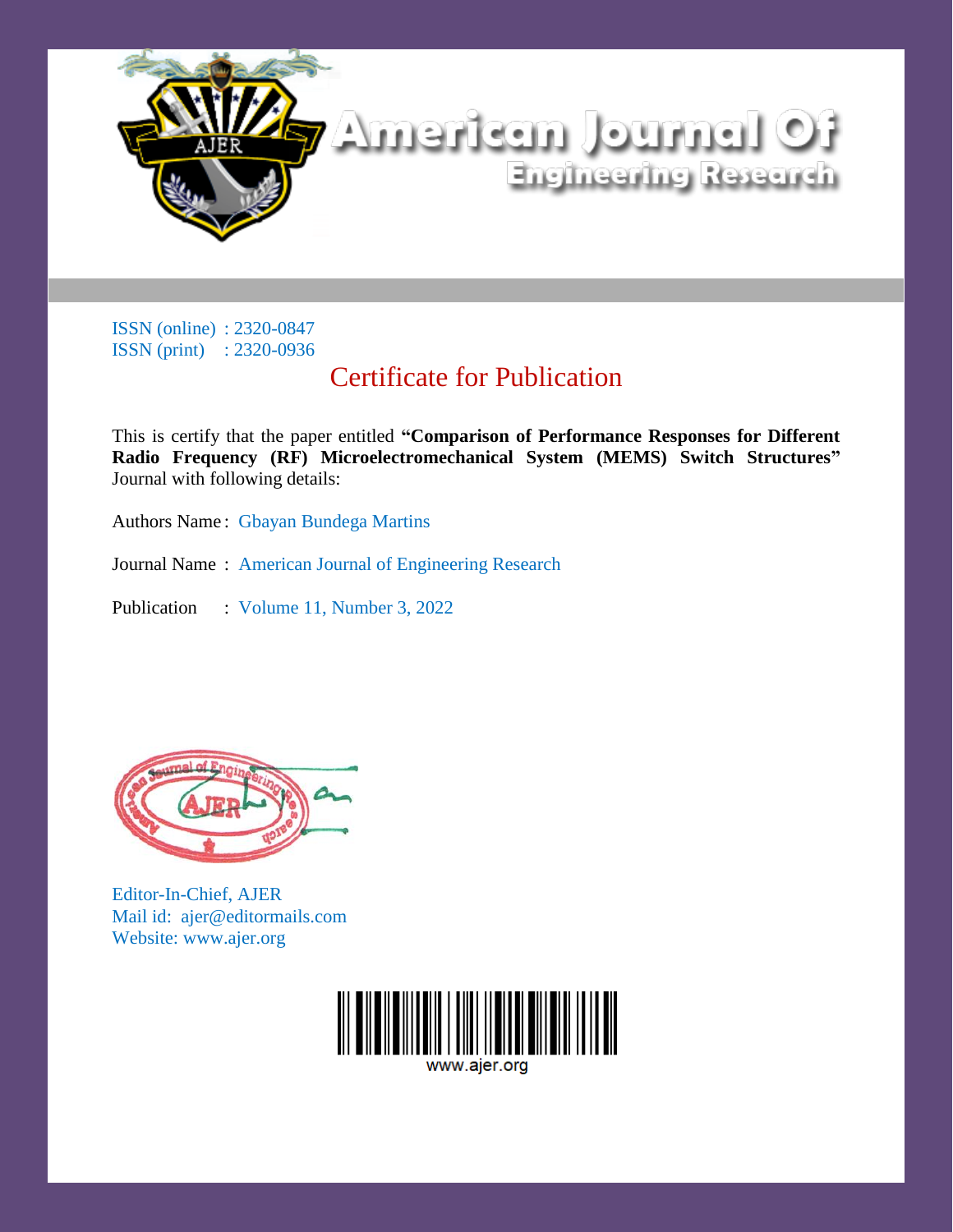

## Certificate for Publication

This is certify that the paper entitled **"Comparison of Performance Responses for Different Radio Frequency (RF) Microelectromechanical System (MEMS) Switch Structures"** Journal with following details:

Authors Name : Joseph M. Mom

Journal Name : American Journal of Engineering Research

Publication : Volume 11, Number 3, 2022



Editor-In-Chief, AJER Mail id: ajer@editormails.com Website: www.ajer.org

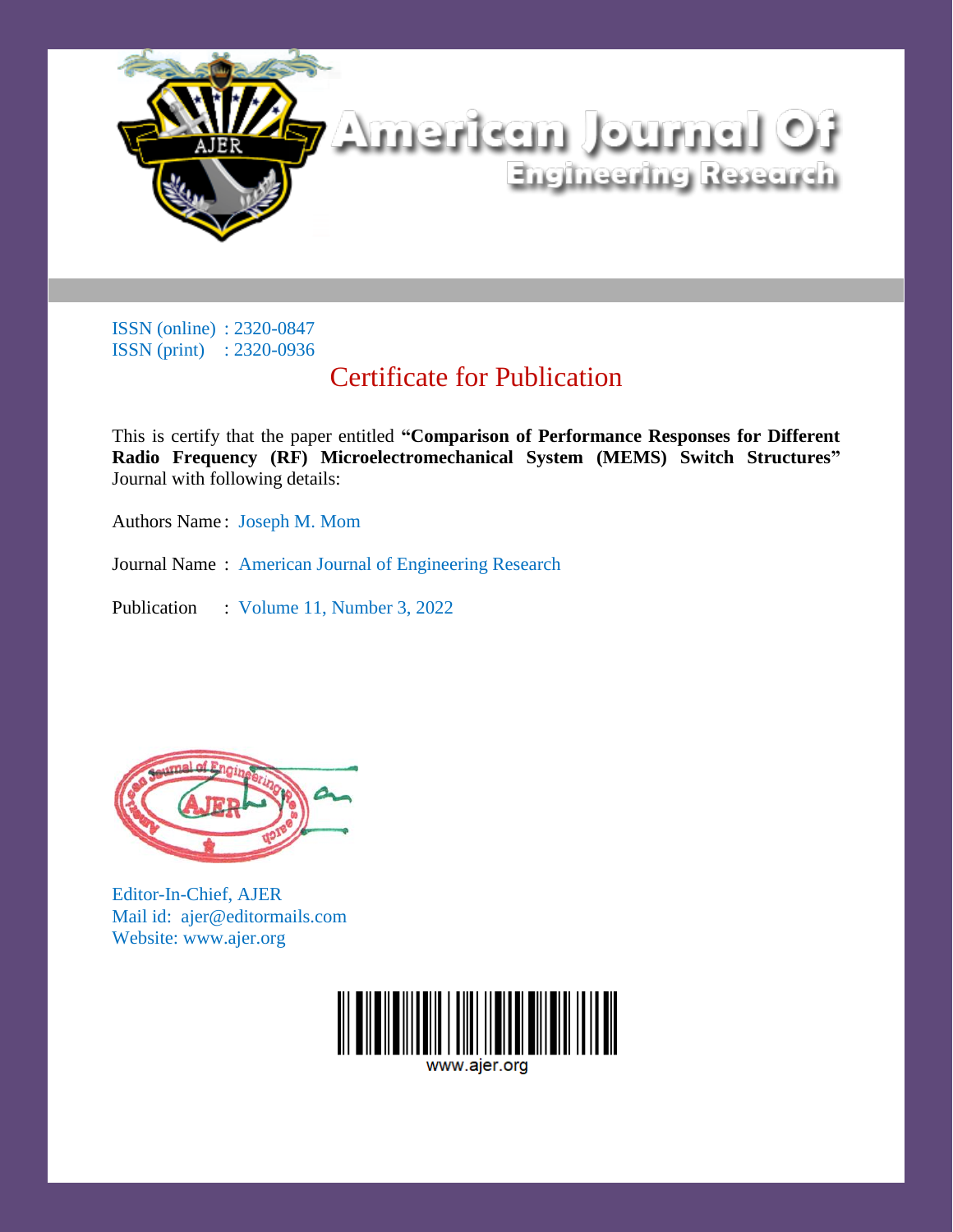

## Certificate for Publication

This is certify that the paper entitled **"Comparison of Performance Responses for Different Radio Frequency (RF) Microelectromechanical System (MEMS) Switch Structures"** Journal with following details:

Authors Name : Gabriel A. Igwue

Journal Name : American Journal of Engineering Research

Publication : Volume 11, Number 3, 2022



Editor-In-Chief, AJER Mail id: ajer@editormails.com Website: www.ajer.org